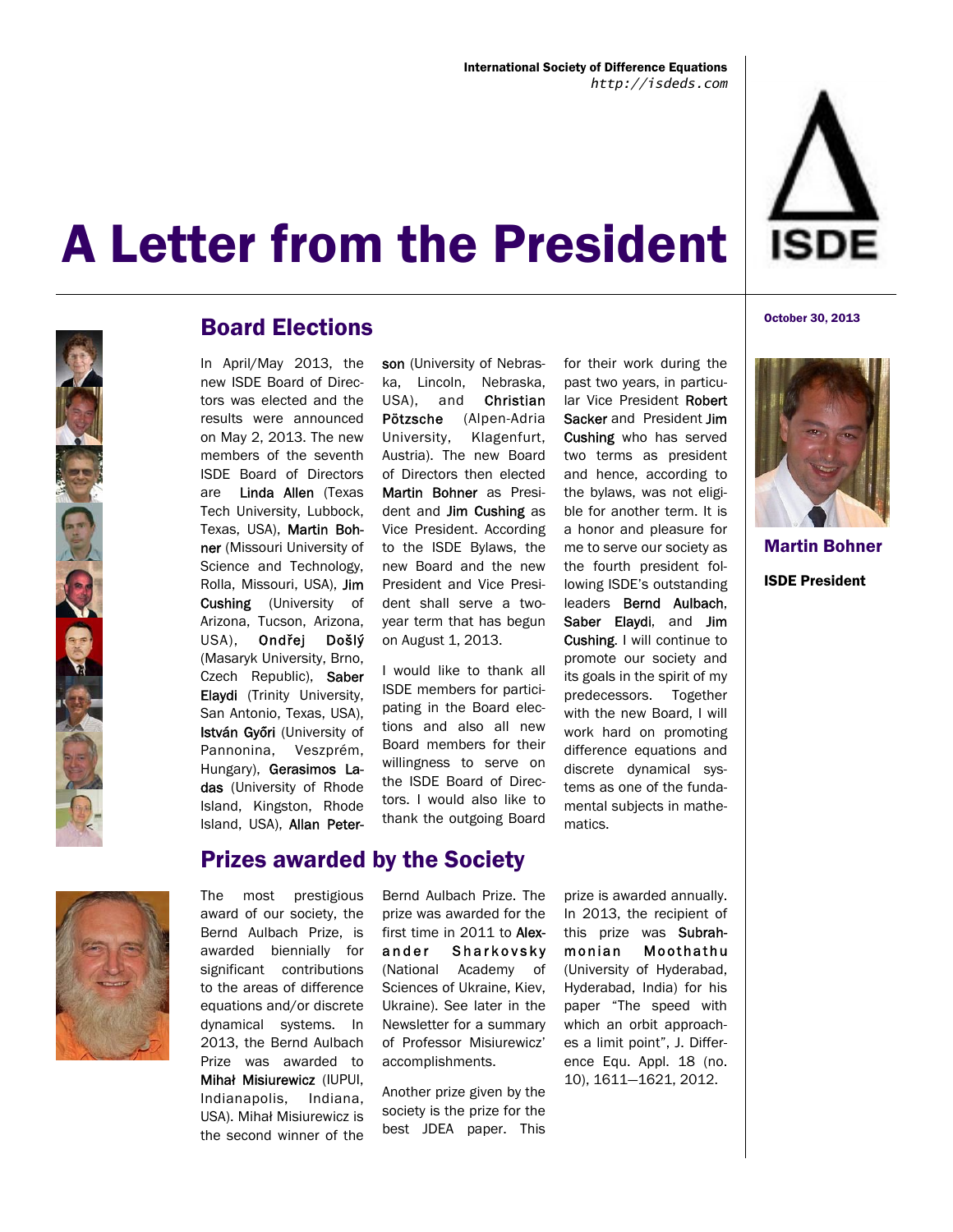

### 2013 Conferences of the Society



ICDEA, the International Conference on Difference Equations and Applications, is the flagship conference of our society. It is held annually since 1994. The 2013 ICDEA took place at Sultan Qaboos University in Muscat, Oman, May 26—30, 2013. The conference was a big success, and I refer to the summary that appears later in the Newsletter. The society is indebted to the organizers of ICDEA 2013, in particular the Chair of the Organizing Committee, Ziyad Al-Sharawi.



PODE, Progress on Difference Equations, is the other conference series of our society. It is held annually since 2007. The 2013 PODE took place at Białystok University of Technology in Białystok, Poland, July 21—26, 2013. This conference was also a big success, and I refer to the summary that appears later in the Newsletter. The society thanks the organizers of PODE 2013, in particular the Chair of the Organizing Committee, Agnieszka Malinowska.



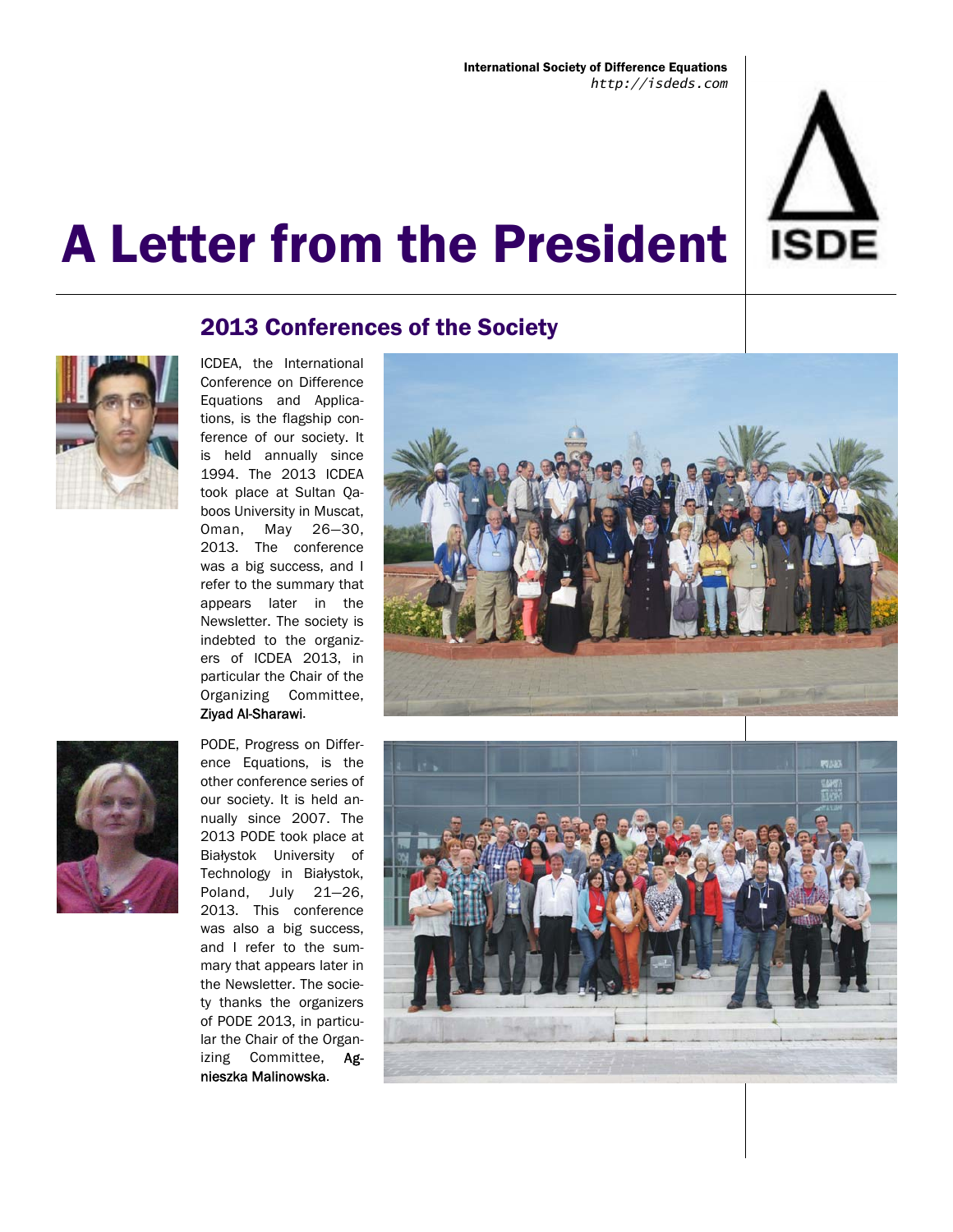







#### Upcoming Conferences of the Society

I am very happy to announce that the ISDE Board of Directors has approved the following three proposals for ICDEA 2014, PODE 2014, and ICDEA 2015. ICDEA 2014 is just around the corner and will be held at the Wuhan Institute of Physics and Mathematics of the Chinese Academy of Sciences in Wuhan, China, July 21—25, 2014. The Chair of the Organizing Committee is Yiming Ding. The Scientific Committee for ICDEA 2014, chaired by Ondřej Došlý, has been established and is currently selecting the plenary speakers for the conference. The website for ICDEA 2014 is still under construction but is already available at *http://icdea2014. csp.escience.cn*, please check it out now and make your plans to travel to Wuhan this July for ICDEA 2014.

PODE 2014 will be held in Izmir University of Economics in Izmir, Turkey, May 21—24, 2014. The Chair of the Organizing Committee is Ünal Ufuktepe. The Scientific Committee for PODE 2014, chaired by Saber Elaydi, has been established and is currently selecting the plenary speakers for the conference. The website for PODE 2014 is still under construction but it may be already viewed at *h t t p : / / d m . i e u . edu.tr/pode2014*. Please mark your calendars and make sure not to miss this exciting conference.

ICDEA 2015 was planned to be held in Beirut, Lebanon, but, due to political boundary conditions, this proposal has been postponed. On September 13, 2013, the Board of Directors has approved a proposal for ICDEA 2015 to be held at Białystok University of Technology in Białystok, Poland, July 19—25, 2015. The Chair of the Organizing Committee is Agnieszka Malinowska. Currently, a website for ICDEA 2015 is not yet available.

Any ISDE member who wishes to organize an

upcoming ICDEA or PODE conference is cordially invited to submit a proposal to me or any of the members of the ISDE Board of Directors. Guidelines for preparing proposals for ICDEA conferences are available on the ISDE website at *http://isdeds.com*. No special format is required for proposals of PODE conferences. The society would like to have ICDEA conferences finalized at least two years in advance. This means, right now is the time to prepare and submit your proposals for ICDEA 2016 and ICDEA 2017. I am looking forward to receiving your proposals for organizing these important conferences. Successful organizations of ICDEA and PODE conferences will continue to demonstrate that the area of difference equations and its applications is an active and important area of research in mathematics.